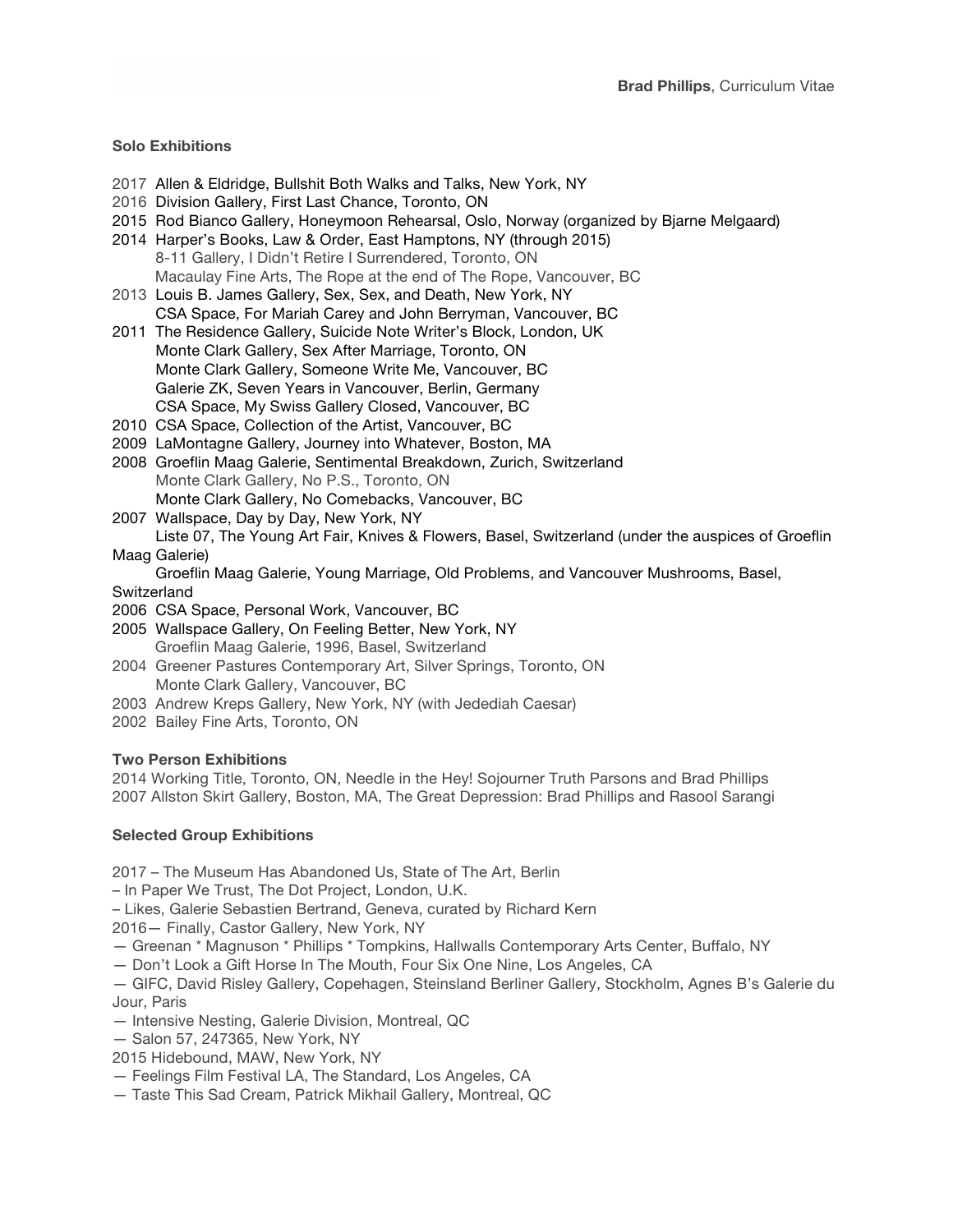- Situational Comedy, 247365, Brooklyn, NY
- Shit! I'm an Artist's Artist, Galleri Benoni, Copenhagen, Denmark
- You Won't Believe, Galerie Division, Montreal, QC
- WAVVYWAVVY, The Drain, Los Angeles, CA
- Signs & Symbols, Jessica Bradley Gallery, Toronto, ON

2014 Rear Window Treatment, Louis B. James Gallery, New York, NY

- Buying Friends: The Kortman Collection, Urban Institute for Contemporary Arts, Grand Rapids, MI
- The Secret to Living, Jessica Bradley Gallery, Toronto, ON
- How to Write an Artist's Statement, Mulherin, New York, NY
- Mourning and Melancholy, Gallery Ostrakon, Milan, Italy
- 2013 Page 179, Artforum, September 2013, Brennan & Griffin, New York, NY
- Storytelling, Museum London, London, ON
- Summer Reading, The Hole, New York, NY
- Diff'rent Strokes, Louis B. James Gallery, New York, NY
- Apparatus, M + B, Los Angeles, CA (curated by Tim Barber)
- Bad Religion, Paul Petro Contemporary Art, Toronto, ON
- Tenth Anniversary Show, Wallspace, New York, NY
- The White Album, Louis B. James Gallery, New York, NY
- Monte Clark Gallery, Toronto, ON

— The Painting Project, Galerie de l'UQAM, Montreal PQ (curated by Marie-Eve Beaupré and Julie Bélisle) Cat.

2012 Where I Lived, What I Lived For, Oakville Galleries, Oakville, ON, Cat.

— Le Gout de la Peinture, Galerie de l'UQAM, Montreal, PQ (curated by Marie-Eve Beaupre and Julie Belisle)

- Spill, The Drake Hotel, Toronto, ON
- Vancouver Art Gallery, (curated by David Wisdom), Vancouver, BC
- 20 Years, Monte Clark Gallery, Vancouver, BC

2011 Monte Clark Gallery, Vancouver, BC

- Capture, Monte Clark Gallery, Toronto, ON
- My Winnipeg, Maison Rouge, Paris, France
- Hunter and Cook Launch, Khyber ICA, Halifax, NS

2010 Journey into Whatever, New Brunswick College of Craft and Design, Fredericton, NB, 1st International Chilliwack Biennale, Chilliwack, BC

— Triumphant Carrot – The Persistence of Still Life, Contemporary Art Gallery, Vancouver, BC, Cat.

— NeoIntegrity: Comics Edition, Museum of Comics and Cartoon Art, New York, NY (curated by Keith Mayerson) Cat.

— Restricted, Clark + Faria, Toronto, ON

- 2009 Group Show, Monte Clark Gallery, Vancouver, BC
- What's Bin Did and What's Bin Hid, 106 Green Street, New York, NY (curated by Ryan Steadman)
- The Other Gallery for Scotiabank's Nuit Blanche, "Art moves", Toronto, ON
- Assembly of Drawings, Monte Clark Gallery, Vancouver, BC
- Clark + Faria Presents, Clark + Faria Gallery, Toronto, ON
- Guy Maddin's Keyhole Project, The Beursschouwburg, Brussels, Belgium
- Staff Picks, Monte Clark Gallery, Vancouver, BC
- TV Books Space 15 Twenty, Los Angeles, CA
- 2008 LOCAL, The Apartment at Filip Office, Vancouver, BC (curated by Lee Plested)
- It Ain't Fair, O.H.W.O.W. Gallery, Miami, FL (curated by Tim Barber)
- Amber One Foot Below, Paul Petro Project Space, Toronto, ON (curated by Jay Isaac)

— Art on Paper 2008: 40th Anniversary Biennial Exhibition, Weatherspoon Art Museum, The University of North Carolina at Greensboro, Cat.

- The Hungry Ghost, Paul Petro Project Space, Toronto, ON (curated by Jay Isaac & Tony Romano)
- News at 5ive, TIAF, Toronto, ON (curated by Rick Rhodes)
- Various Photographs, NY Photo Festival, curated by Tim Barber, New York, NY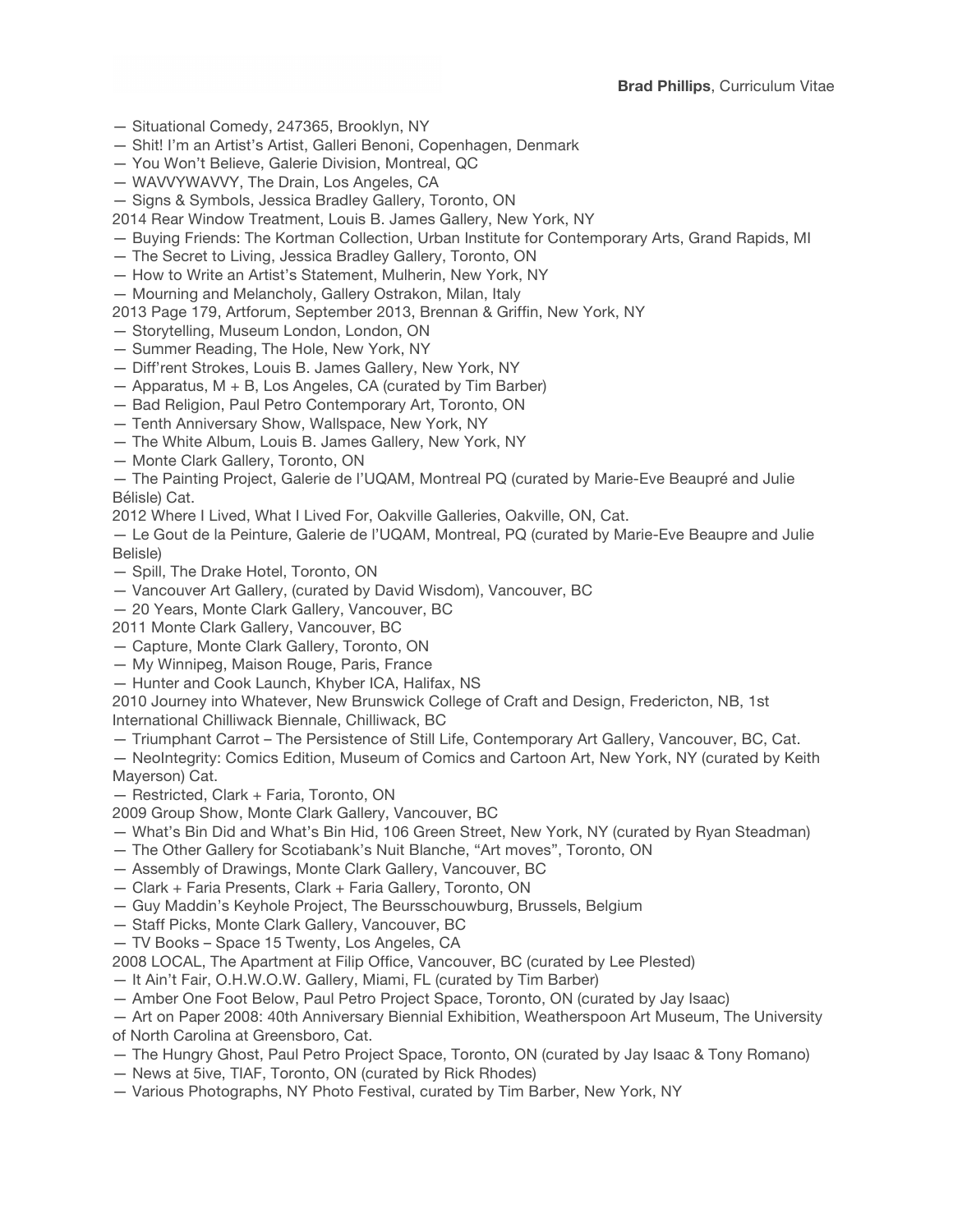— The Other Gallery presents Guy Maddin's Keyhole Project, University of Manitoba's ARCH 2 Gallery, Winnipeg, MB

— Like Watching a Train Wreck, Groeflin Maag Galerie, Zurich, Switzerland

— DRAW, Stolenspace Gallery, London, UK

— Portraits, Monte Clark Gallery, Toronto, ON

— Paul Butler's Collage Party/The Keyhole Experiment, (under the auspices of Guy Maddin), 44 Princess, Winnipeg, MB

— The Big Gift: Recent Acquisitions from the Glenbow Museum, Illingworth Kerr Gallery, Calgary, AB

— Collage Crimes: Carte Grise a Guy Maddin, Dazibao, Montreal, PQ

2007 Paul Butler's Collage Party/The Keyhole Experiment, (under the auspices of Guy Maddin), Gimli, MB

— Raise High the Roofbeam, Rainbo Club, Chicago, (curated by Melanie Schiff and Kristen VanDeventer)

— Paul Butler's Collage Party, Henry Art Gallery, Seattle, WA

— Launch of Port-De-Suisse, Villa Lautengarten, Basel, Switzerland (curated by Simon Baur)

- 2006 On Line: Contemporary Drawing, The University Art Gallery, Sonoma State University, CA
- The Monty Hall Problem, Blum & Poe, Los Angeles, CA (curated by Slater Bradley)

— Art vs. Real Life, Morgan Lehman Gallery, New York, NY

— Tiny Vices, Spencer Brownstone Gallery, New York, NY (curated by Tim Barber)

— Another Other, Cooper Gallery, University of Dundee Exhibition Department, Jordonstone College of Art and — Design, Dundee, Scotland

— Darkness Ascends, Museum of Contemporary Canadian Art, Toronto, ON

2005 Hello Sunday, Sixtyseven Gallery, New York, NY (curated by Holly Coulis)

- Paul Butler's Collage Party, Antisocial, Vancouver, BC
- Toronto/Berlin Exchange, Galerie Jette Rudolph, Berlin, Germany
- Exploding Plastic Inevitable, Bergdorf Goodman, New York, NY (curated by Simon Watson)
- Bucolica, Wallspace Gallery, New York, NY
- The Terminal Show, the Drake Hotel, Toronto, ON (organized by the Museum of Contemporary Canadian Art)

2004 RBC New Canadian Painting Competition, Edmonton Art Gallery, Brunswick Museum, McMaster Museum of Art, Museum of Contemporary Canadian Art

- Kids of the Black Hole, Stalke Gallery, Copenhagen, Denmark
- Under the Sun, Greener Pastures Contemporary Art, Toronto, ON
- I, Assassin, Wallspace Gallery, New York, NY (curated by Slater Bradley)

2003 Hooters, Zsa Zsa Gallery, Toronto, ON

- In My Solitude, Gallery Neubacher, Toronto, ON (curated by Wayne Baerwaldt)
- Two Weeks In Autumn, Greener Pastures Contemporary Art, Toronto, ON
- Fountain of Youth, TIAF, Toronto, ON
- When Darkness Falls, Gallery 400, University of Illinois at Chicago, IL, travelling to Midway Contemporary Art, St. Paul, MN
- Summer Jam, Peres Projects, Los Angeles, CA
- Future Species, d.u.m.b.o. Arts Center, Brooklyn, NY

## **Curation**

2015 Shit! I'm an Artist's Artist, Galleri Benoni, Copenhagen, Denmark 2009 Alex Morrison, CSA Space, Vancouver, BC 2005 My One And Only – Brad Phillips on Rasool Sarangi, Wallspace, New York, NY, Cat.

## **Publications**

2015 Purple Diary, Brad Phillips "Honeymoon Rehearsal" Exhibition at Rod Bianco Gallery, Oslo, December 1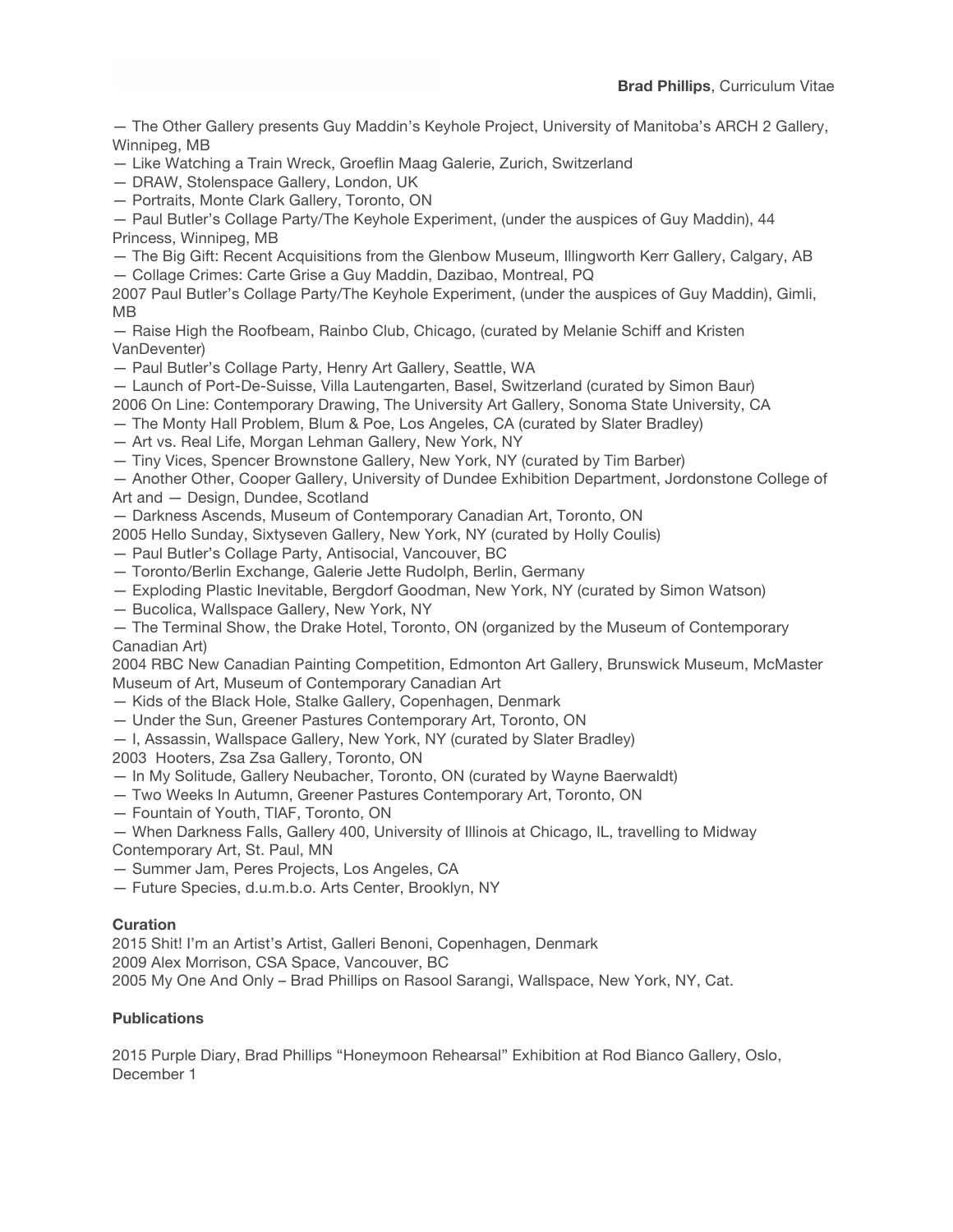— Autre Magazine, 10 must see art shows around the world that you really really need to check out, Brad Phillips, Honeymoon Rehearsal, Rod Bianco Gallery, Oslo, November 11

— Personal Work, Brad Phillips, photographs, 24 pages, edition of 30, published by 8 Ball Zines

— Suicidal Realism, Brad Phillips, published by Swimmer's Group, 76 pages, ISBN: 978-0-9947290-1-9 — New York Times Magazine, An East Hampton Bookstore Pops Up in Manhattan, March 3

2014 Regular Creep, Brad Phillips, photographs, published by Swimmer's Group, Toronto, edition of 200 — Mother Nature Mother Creature, Brad Phillips, photographs, published by Perish Publishing, Toronto, edition of 200

— My Apologies Accepted, by Bunny Rogers, front and back cover illustrations, published by Civil Coping Mechanisms, Berlin

— The Devil May Care, by Aaron Mcelroy, cover design, published by Paralaxe Editions, Barcelona

— Fantasy Art Now, compiled by Jay Isaac and Sebastian Frye, published by Swimmers Group, pg. 18, edition of 250

— She Does the City – Sarah Nicole Prickett, May 5

— Adult Magazine "Ass Man – How a hidden after school activity turned into ass adoration" Text and illustrations, March 27

2013 Canadian Art Magazine, Agenda, British Columbia, Pg. 26, Winter 2013

— Modern Painters, Top 100 Fall Shows, Brad Phillips – Louis B. James Gallery, NY, Pg. 94, October — OTP, Illustrations, Vol. 1, Issue 1, Pg. 71-78

— Modern Painters, Paint it White, the senseless 1960's and beyond, Louis B. James Gallery, January 2011 The New Collectors Book, published by Basak Malone, pg. 10

— The Life and Times of William Callahan, by Chris Taylor, published by 0-100, Italy (cover image limited edition)

2010 Color 8.1, "Our Glass – Brad Phillips" Pg. 72-74, March

— Pussy, The Aurel Schmidt Purple Book, a special edition for Purple Fashion Magazine #13

2009 Alex Morrison: Politics and Partnership, canadianart.ca, June 20

2008 Six Pages from TV Books, Published by TV Books and Gallery Space, Pg. 32-38

— RBC Canadian Painting Competition: Ten Years, published by the Royal Bank of Canada, Pg. 64

— Carte Blanche – V.2 – Painting, published by Magenta Foundation, Pg. 189, 321

— Hope Against Reason – Brad Phillips, Monograph of paintings, with an introduction by Guy Maddin,

128 pages, edited by Tim Barber, published by TV Books, New York, NY

— The Walrus, May 2008, pg. 80

— Paul Butler's Collage Party, Catalogue published by MOCCA Toronto, and ACAD, Alberta

2007 Suicide Note Writer's Block – Drawings – edition of 100, 24 pages, Cederteg Publishing, Stockholm, Sweden

2006 Time Out Toronto, "Space Oddities" pg. 185

- The Journal, Salon Section, curated by Tim Barber, Winter 2006, pg.53
- Purpose Webmag Photographique, Portfolio, Dear Diary Issue 2, Spring 2006
- Doppelganger Magazine, Portfolio, Rasool Sarangi & Brad Phillips, Issue 6 June 2006
- Toro Magazine, May 2006, pg. 62
- 2004 The Georgia Straight, "Painting for Dollars" Sept.30-Oct.7, pg. 49
- Fashion Magazine, April 2004. pg. 141
- New York Magazine, February 23, pg. 76

— Vancouver Sun, "Cynical Suburbia" Jan.29-Feb.5, pg. C3

2003 Toro Magazine, spring/summer 2003, pg.54

— The New York Times Magazine, February 9, pg. 72

2002 Drawings for Trucker magazine, Winter 2002

— Drawings for Trucker magazine, Fall 2002

1998 Galerie Largeness, issue featuring work by Brad Phillips, Sally McKay, and Michael Amar. #19, June 3, 1998 (ISS # 1206-0097)

## **Selected Bibliography**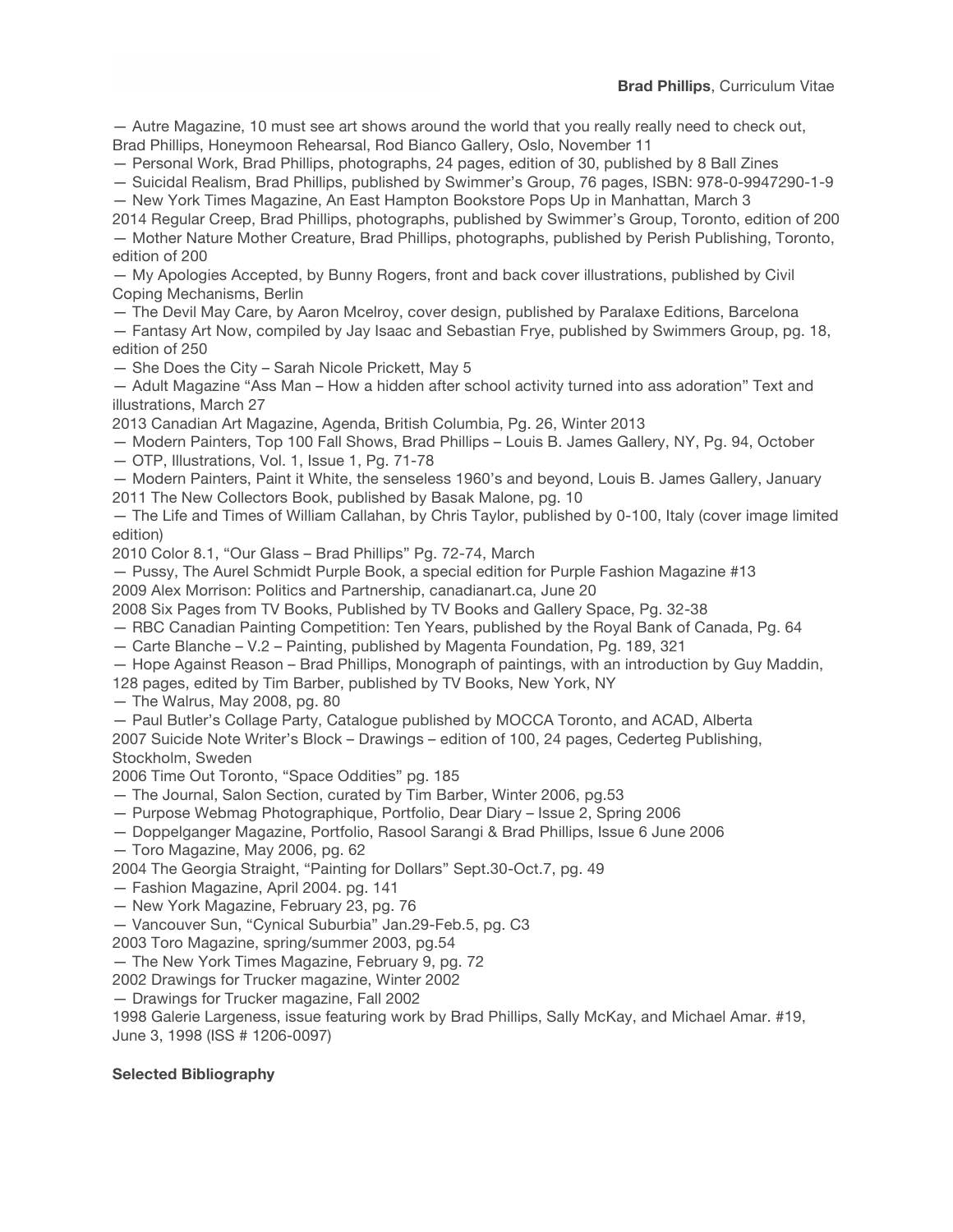Andrew Berardini, "Cliché and Depravity – The Best of Brad Phillips", Foundations, Issue 5.pg 81-87 Nichole Jankowski, "Still Standing: Brad Phillips", Montecristo Magazine, Autumn 2017, pg. 47 Angelica Moschin, Interview "Eros e Autobiographia", Hestetika Magazine Issue. 24, pg. 102-105 Olivia Whittick, Review "Bullshit Both Talks & Walks", Allen & Eldridge, New York, Editorial Magazine, February 25

Jessica Kirsh, Review "Intensive Nesting", Galerie Division, Montreal, Editorial Magazine, March 6, 2016 Tommy Olson, Review "Honeymoon Rehearsal" – Rod Bianco Gallery, Oslo, Klassekampen, December 2, 2015, pg. 26-7

Scott Indrisek, "No More Taboos", Interview, Modern Painters, February 2016, pg. 36

Patrick Laba, "Profile: Brad Phillips", The Fine Print Magazine, January 20, 2016

Jerry Saltz, "How Jim Shaw Birthed a New Area of Appropriation," Vulture, December 10, 2015 Scott Indrisek, "No More Taboos: Brad Phillips Paints Against the Puritans, Artinfo," November 30, 2015 Maren Serine Andersen, "Honeymoon Rehearsal Part 1 & 2" – Review, "Brad Phillips, Honeymoon Rehearsal, Rod Bianco Gallery, Oslo, Mon Dieu, November 20, 2015

Andrew Berardini, "Art About Fucking," Mousse, April – May 2015, pg. 74 – 85

Jennifer Piejko, Review, "Rear Window Treatment" – Louis B. James Gallery, New York, Modern Painters, March 2015, pg 74

Christina Catherine Martinez, "Third Time's a Charm", Artforum.com, February 2, 2015

Jennifer Landes, "Reading is Fundamental" – Review, Law & Order, Harper's Books, The East Hampton Star, December 30, 2014

Jerry Saltz, "Is There Great Art on Instagram?"- Vulture, December 2, 2014

Mark Mann, "The Miserable Quips of Brad Phillips" – Momus, October 14, 2014

Leah Sandals, "CanCon Highlights at New York's Frieze Week" – Canadian Art, May 15, 2014

Daniel Kunitz, "Opine! Opine! – Letter from the Editor" – Modern Painters, May 2014, pg. 22

Daniel Larkin, Harlem "Hot House" Reimagines Heaven and Hell" – Hyperallergic, May 9, 2014

Sky Gooden, "Canadians Among Harlem Fun for Frieze" – Blouin Art Info, May 8, 2014

Darby Milbrath, "Brad Phillips & Sojourner Truth Parsons" – Interview, The Editorial Magazine, April 2014, Pg, 60-65

David Balzer, "Top 3 of 2013: Outside Exhibitions", Canadian Art, online, December, 23, 2013 John Bentley Mayes, "Portraits and Tactics, Andre Ethier and the forces of unfreedom", Canadian Art Magazine, Pg. 96, Winter 2013

Scott Indrisek, Interview "Brad Phillips on Sex, Sex and Death", BlackBook online, November 20, 2013 Shayne Ehman, Interview, Millions No. 4, November, 2013

Aaron Peck, Interview, 01 Magazine, No. 8, July, 2013

Emmy Lee, "Brad Phillips at CSA Space", Here and Elsewhere Magazine, January 14, 2013 Rosemary Heather, "Write Me: Brad Phillips and the Art of Autobiography", Canadian Art Magazine, Fall, 2012, Pg. 132-137

Coline Milliard, Review, Brad Phillips, Suicide Note Writer's Block, The Residence Gallery, London, UK, Modern Painters, February 2010, Pg. 83

Matilda Battersby, "How to spot the next Damien Hirst", The Independent, January 17, 2011 Beth Fox, Review, Brad Phillips, Suicide Note Writer's Block, The Residence Gallery, London UK, Artists Insight, November 2011

Aaron Peck, Review, Brad Phillips, Somebody Write Me, Monte Clark Gallery, Vancouver, Canadian Art Magazine, online, June 30, 2011

Robin Laurence, Review, Brad Phillips, Somebody Write Me, Monte Clark Gallery, Vancouver, The Georgia Straight, Pg. 42, May 19-26, 2011

Nicki Bahrampour, Interview, Document Magazine, Weeklies, Online, April 01, 2010

Cate McQuaid, Review, Brad Phillips, Journey into Whatever, Lamontagne Gallery, Boston Globe, June 03, 2009

Noah Becker, "Brad Phillips in conversation with Noah Becker" Whitehot Magazine, December 2008 Jay Isaac, "Brad Phillips Interview" Hunter and Cook, Issue No. 01, 2008, Pg. 3-7

Selva Barni, "Fotografia/Melanie Schiff" Rodeo Magazine, Settembre, Issue No.50, Pg. 85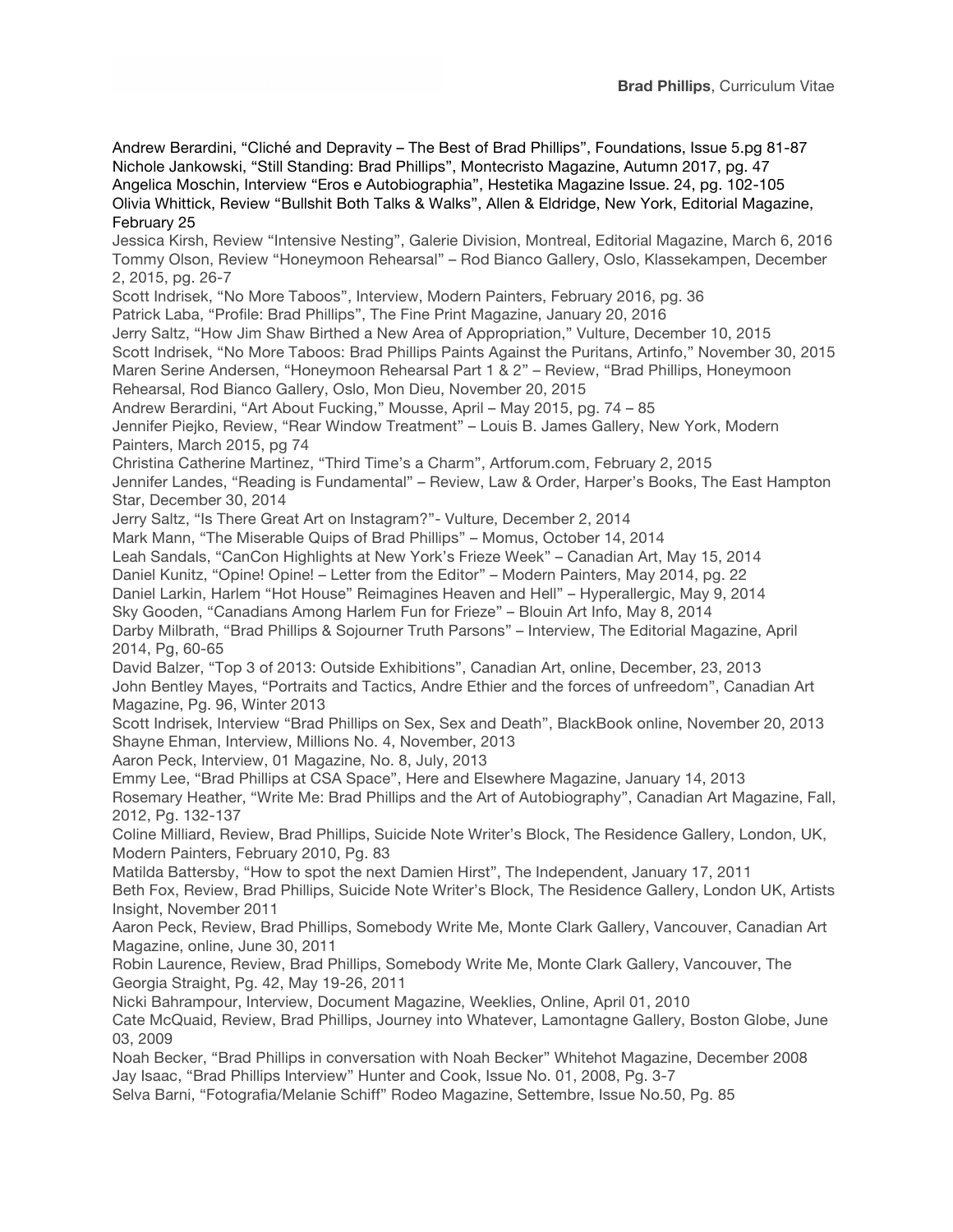Lee Henderson, "The Glue Boy – Paul Butler and the Art of Collage," BorderCrossings, Issue No. 07, 2008, Pg. 51

Christopher Brayshaw, Visual Art – "Exponential Future," Bordercrossings, Issue No.106,2008, Pg. 105 Robert Enright, "An 'orgy of slicing and pasting'," Special to The Globe and Mail, Apr 21, 2008 Ray Michael Dault, "Review, Brad Phillips, No P.S., Monte Clark Gallery, Toronto," The Globe and Mail, Apr 05, 2008, R14

Guy Maddin, "Keyhole Collages," Bordercrossings, Issue No.104, 2007, Pg. 58-67

Leanne Shapton, "The Modern Lovers – Ten contemporary artists who make images of their loved ones," The Believer, Nov/Dec 2007, Pg. 20

Lee Henderson, "A Tale of Two Painters: The Art of Brad Phillips and Michael Lewis," Bordercrossings, Issue #103, Pg. 102-111, 2007

Annette Hoffmann, Spezial "Brad Phillips: Ein Werk ausgewogener Bedingungen," Regioartline Kunstmagazin, No.6, July 2007, Pg. 24

Renate Durst "Wie Schnappschusse" Review, 'Young Marriage, Old Problems, Vancouver Mushrooms' Groeflin Maag Galerie, Basel, Basler Zeitung, May 10, 2007, Pg. 25

Mark Laliberte, "An Interview with Paul Butler," Carousel 20, 2007, Pg. 15-17

Ashley Johnson, Review "Darkness Ascends" MOCCA, Canadian Art, 23, No. 04 (Winter 2006) Pg. 82 Sarah Milroy, "Finding Lite in Darkness" Review, "Darkness Ascends", MOCCA, The Globe and Mail, July 07, 2006, R1

David Balzer, "Eye Candy," eye magazine, June 08, 2006, Pg. 47

David Jager, Review, "Darkness Ascends", MOCCA, NOW Magazine, June 8 – 14, 2006, Pg. 104 Kevin Chong, "Painter's interest in bad things is turned inward", The Globe and Mail, Friday, Apr 14, 2006, R6

Eva Scharrer, Review "Brad Phillips, Groeflin Maag Galerie, Basel", C Magazine, Summer 2005, Pg. 43 Marianne Benz, Dustere Aussichten, beklemmende Bilder einer orientierunglosen Jugend des Kanadiers Brad Phillips in der Galerie Groeflin Maag, Baz Kulturmagazin, February 17, 2005

Beverly Cramp, Galleries West, Spring 2005, Pg. 8-9

David Balzer, eye magazine, December 23, 2004

Brian Sholis, "Hip Parade", artforum.com, December 04, 2004

Sarah Milroy, "Nothing is Perfect in Shangri-la", Review, The Globe and Mail, Friday, November 19, 2004, R23

Julia Dault and J. Kelly Nestruck, "Brush Strokes of What's to Come", The National Post, Thursday, November 18, 2004, AL6-7

Michael Wilson, Review "I, Assassin", Frieze Magazine, Issue 83, 2004, Pg. 107

Russell Smith, "Rush Hour at the Art Fair." The Globe and Mail, Thursday, November 13, 2003, R1 Thomas Hirschmann, NOW Magazine, October 23-29, 2003, Pg. 76

Sarah Milroy, "Generation Next." The Globe and Mail, May 10, 2003, V7, V9

Betty Ann Jordan, "Night Crawler." Elm Street Magazine, December 2002, T2

Richard Rhodes, "Finding Inspiration in the Dark Side of Suburbia." The Globe and Mail, Saturday, November 2, 2002, V6

Carla Garnet, Review of Synthetic Psychosis, Canadian Art, Fall 2002, Pg. 136

Sarah Milroy, "Critic's Choice: Synthetic Psychosis." Review of an exhibition in The Globe and Mail, Saturday, April 13, 2002, R23

R.M. Vaughan, "Twenty Questions: Brad Phillips." C Magazine, Winter 2001, Pg. 18-19

Sarah Minogue, "Brad" Trucker, Fall 2001, Pg. 22

Richard Rhodes, "Canadian Art: Brad Phillips." Canadian Art, Fall 2001, Pg. 15

# **Awards and Grants**

2013 British Columbia Arts Council Grant

2012 British Columbia Arts Council Grant

2011 Canada Council for the Arts- Research and Creation Grant

2010 British Columbia Arts Council Grant

2008 Canada Council for the Arts – Project Grant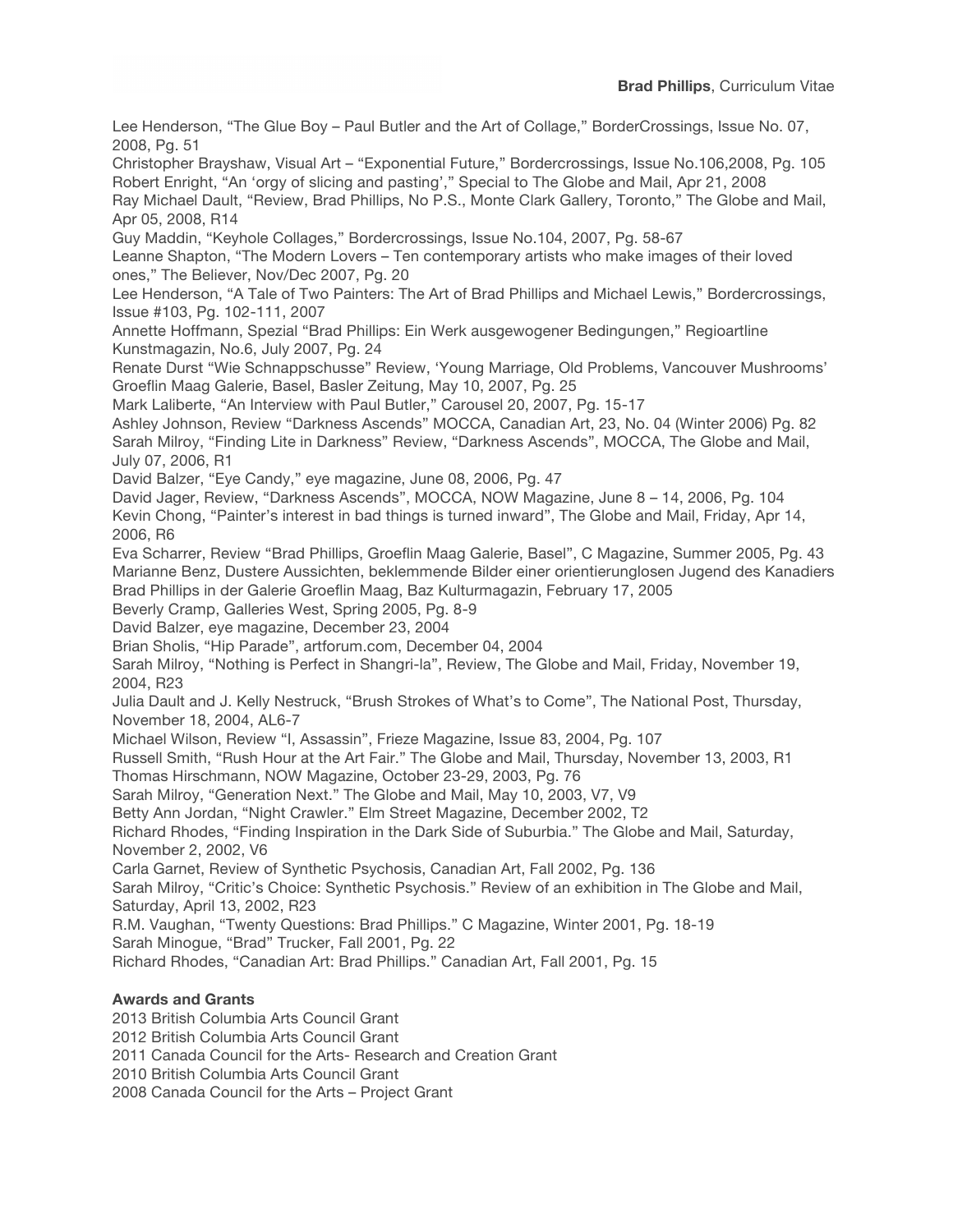2003 Western Canada Winner – RBC New Canadian Painting Competition Ontario Arts Council Project Grant

## **Collections**

Twentieth Century Acquisitions Schiff Art Projects The Capital Group Royal Bank of Canada Sammlung Hauser and Wirth The Glenbow Museum

## **Media/Lectures**

2016 Artist Talk – Concordia University 2014 Artist Talk – Concordia University 2013 Artist Talk – Georgian College School of Design and Visual Art 2012 I Want to Know About Your Ass, radio broadcast of an essay for Future Caves, Kunstvlaai, Amsterdam, read by Madison Haxwelll

## **Art Fairs**

2013 NADA Fair, New York, The Dallas Art Fair 2012 The London Air Fair, Toronto International Art Fair, Art LA 2011 Toronto International Art Fair 2010 The Armory Show, New York, NY 2009 NADA Fair, Miami, FL 2008 NADA Fair, Miami, FL 2007 The Armory Show, NY, LISTE, The Young Art Fair, Basel Switzerland, Scope NY, MACO, Mexico City 2006 Artissima – Turin, Italy, Aqua Art Fair, Miami, NADA Fair, Miami, Scope New York, MACO, Mexico City, Mexico 2005 The Armory Show, NY, Preview, Berlin, Toronto International Art Fair, Artissima, Turin, NADA Fair, Miami, Aqua Art, Miami 2004 Scope LA, Toronto International Art Fair, Artissima –Turin, Italy, NADA Fair, Miami

## **Writing**

## **Contributor – Adult Magazine, Artslant, Art Review, Editorial Magazine, Modern Painters, The Art Book Review**

2017 Philip Seymour Hoffman in Hindsight, Editorial Magazine, Issue 16, pg. 24-27

- So You Think You Can Dance (On My Grave), New York Tyrant, April 23

2016 Interview with Harrison Ford, 2019, New York Tyrant, December 26, 2016

– Antemortem Glory, Editorial Magazine, Issue 15, pg. 33-38

– Cut The World Until It Fits On The Back Of Your Hand, review, Clint Roenisch Gallery, Modern

Painters, June/July 206, pg. 100

– Rothko, Gangbangs and Me, Art Review, March, pg. 47

– How Instagram Is Changing the Art World, Vice, May 18

2015 A Week in Canadian Painting: Jay Isaac, Andre Ethier, December 20, Editorial Magazine

— Sympathy for the Forger, Editorial Magazine, Issue 14, pg. 44-46

— Uh-Oh, Frances Stark, 1991-2015, catalogue essay, pg, 129, Hammer Museum, UCLA, published by DelMonico Books\*Prestel